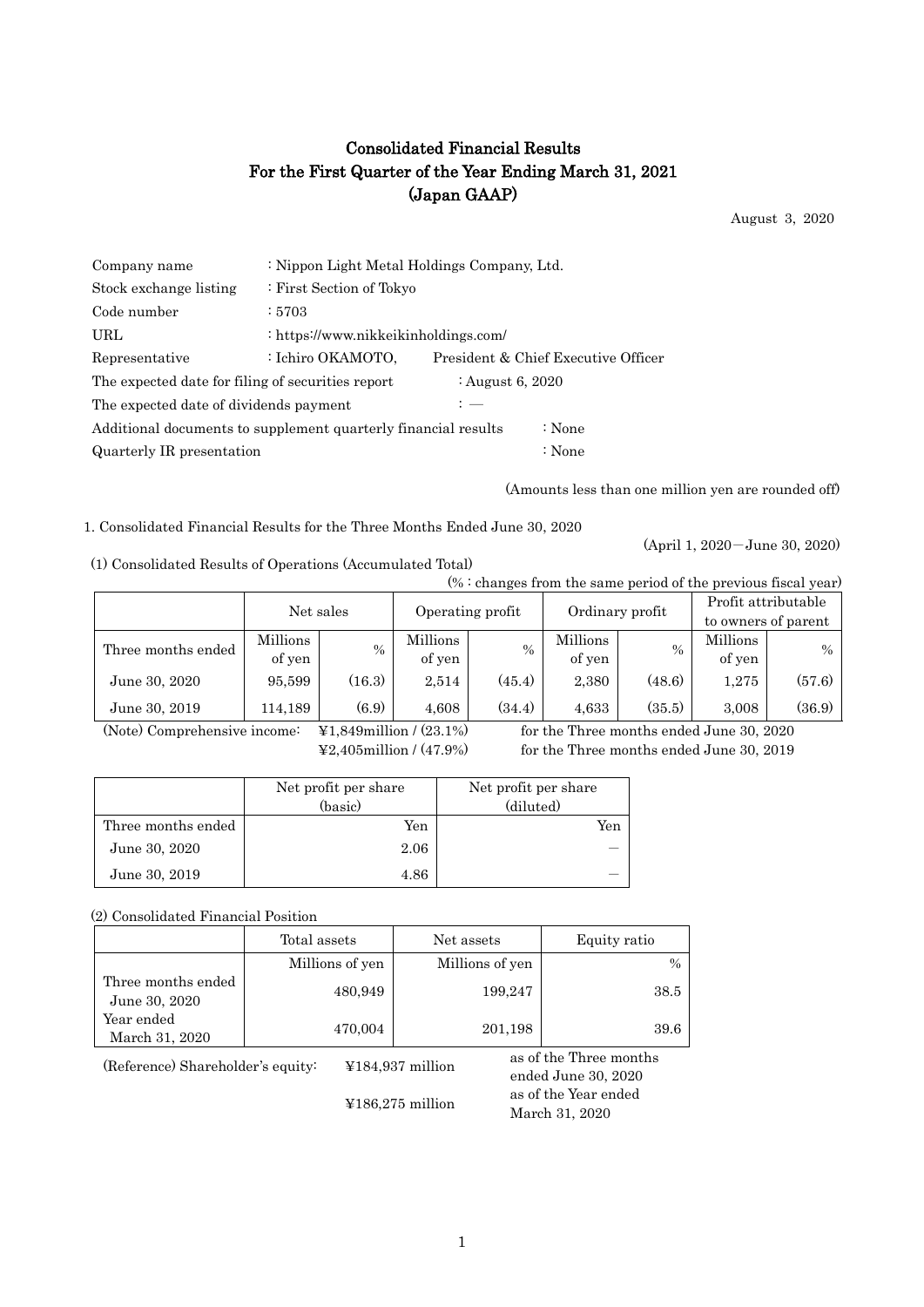#### 2. Dividends

|                                              | Annual dividend per share |                          |                         |          |        |
|----------------------------------------------|---------------------------|--------------------------|-------------------------|----------|--------|
|                                              | End of first<br>quarter   | End of second<br>quarter | End of third<br>quarter | Year-end | Annual |
|                                              | Yen                       | Yen                      | Yen                     | Yen      | Yen    |
| Year ended<br>March 31, 2020                 |                           | 4.00                     |                         | 5.00     | 9.00   |
| Year ending<br>March 31, 2021                |                           |                          |                         |          |        |
| Year ending<br>March 31, 2021<br>(forecasts) |                           | 0.00                     |                         |          |        |

(Note) Revisions to dividend forecasts published most recently : Yes

\* Forecast of the year-end dividends for the year ending March 31, 2021, remains indeterminate due to unavailability of a rational performance forecast at the current time.

3. Forecast of Consolidated Financial Results for the Year Ending March 31, 2021

(April 1, 2020-March 31, 2021) (% : changes from the same period of the previous fiscal year)

\*Forecast of financial results for the year ending March 31, 2021, remains indeterminate due to the difficulty of making a reasonable assessment at the current time as a consequence of the global spread of COVID-19. The forecast will be promptly disclosed when it becomes possible to do so.

\*Notes

(1) Changes of important subsidiaries during the period

 (changes of specific subsidiaries in accordance with changes in the scope of consolidation) : None Newly added: — (Company name:  $-$  ) Excluded : — (Company name :  $-$  )

(2) Application of particular accounts procedures to the preparation of quarterly consolidated financial statements

: None

(3) Changes in accounting policies and changes or restatement of accounting estimates

| (i) Changes in accounting policies caused by revision of accounting standards | ∶ None |
|-------------------------------------------------------------------------------|--------|
| (ii) Changes in accounting policies other than (i)                            | ∶ None |
| (iii) Changes in accounting estimates                                         | ∶ None |
| (iv) Restatement                                                              | ∶ None |

(4) Number of shares outstanding (common stock)

(i) Number of shares outstanding at end of period (including treasury stock)

| As of the Three months ended June 30, 2020                 | 619,937,500 shares |
|------------------------------------------------------------|--------------------|
| As of the Year ended March 31, 2020                        | 619,937,500 shares |
| (ii) Number of treasury stock at end of period             |                    |
| As of the Three months ended June 30, 2020                 | $726,276$ shares   |
| As of the Year ended March 31, 2020                        | $725,769$ shares   |
| (iii) Average number of shares outstanding during the term |                    |
| For the Three months ended June 30, 2020                   | 619,211,478 shares |
| For the Three months ended June 30, 2019                   | 619,216,403 shares |

\* This financial summary does not need to undergo a quarterly review

\* Explanations and other special notes concerning the appropriate use of business performance forecasts

(i) The forward-looking statements such as result forecasts included in this document are based on the information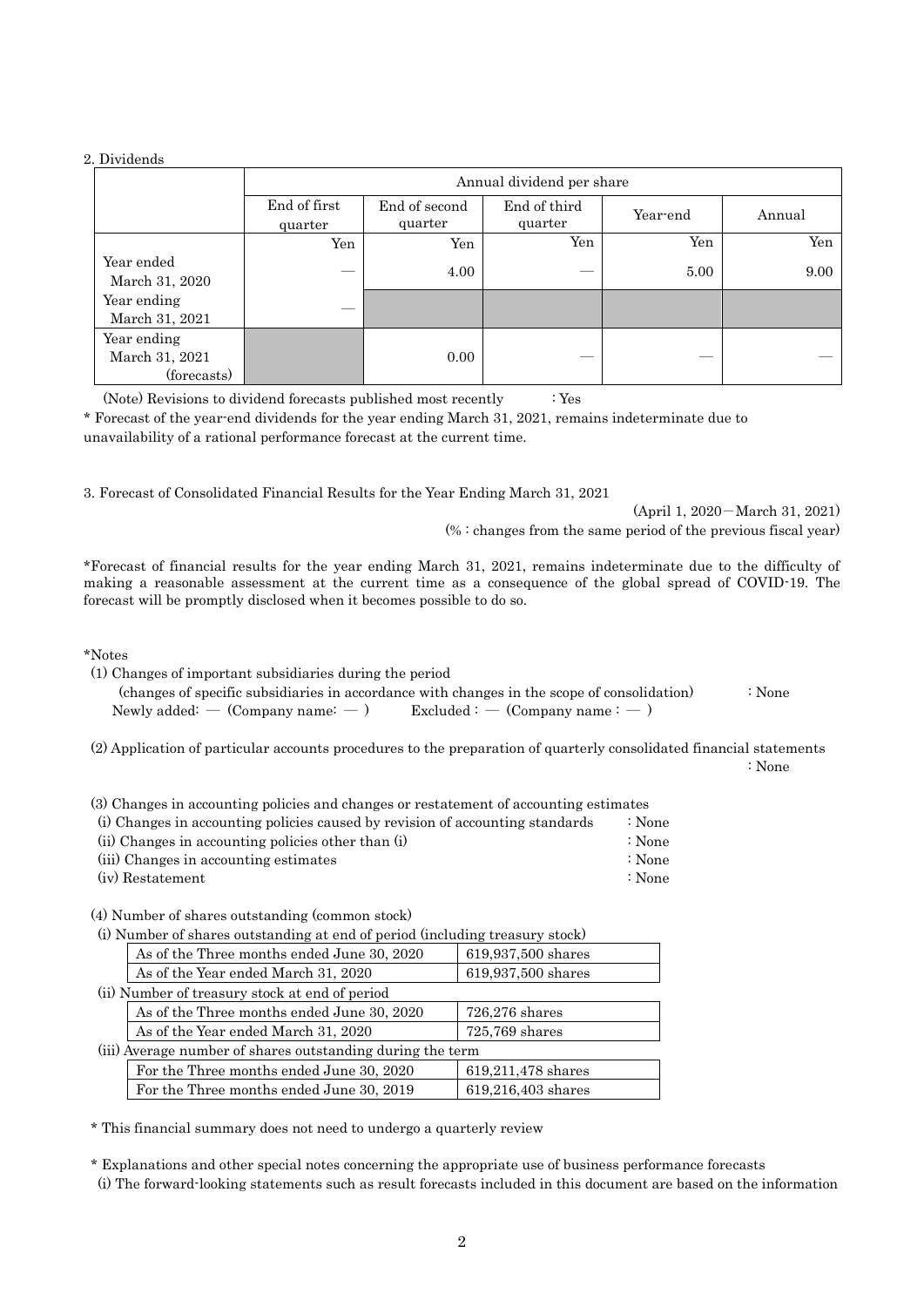available to the Company at the time of the announcement and on certain assumptions considered reasonable, and the Company makes no representations as to their achievability. Actual results may differ materially from the forecast depending on a range of factors.

(ii) The share consolidation at a ratio of 10 shares to 1 share is scheduled on October 1, 2020.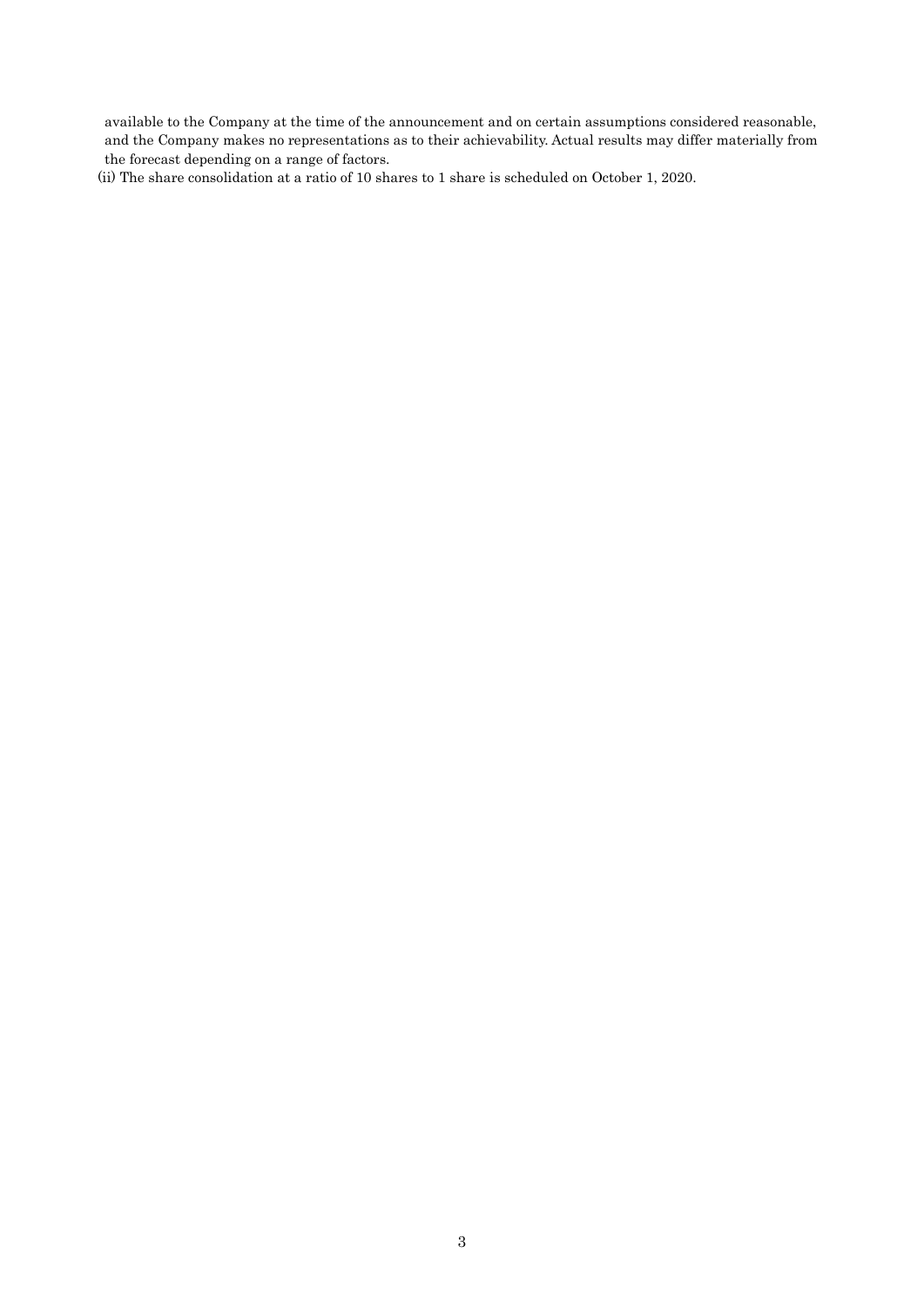# 【Attached documents】 Consolidated Financial Statements

# 1: Quarterly Consolidated Balance Sheets

|                                                                          |                                | (Millions of yen)      |
|--------------------------------------------------------------------------|--------------------------------|------------------------|
|                                                                          | As of March 31,<br>2020        | As of June 30,<br>2020 |
| Assets                                                                   |                                |                        |
| Current assets                                                           |                                |                        |
| Cash and deposits                                                        | 36,349                         | 54,328                 |
| Notes and accounts receivable - trade                                    | 133,033                        | 121,649                |
| Finished products                                                        | 28,513                         | 28,821                 |
| Work-in-progress, including costs related to construction-type contracts | 19,309                         | 19,782                 |
| Raw material and supplies                                                | 18,788                         | 18,962                 |
| Other current assets                                                     | 10,767                         | 14,864                 |
| Allowance for doubtful accounts                                          | (385)                          | (459)                  |
| Total current assets                                                     | 246,374                        | 257,947                |
| Fixed assets                                                             |                                |                        |
| Property, plant and equipment                                            |                                |                        |
| Buildings and structures                                                 | 55,514                         | 55,586                 |
| Machinery and equipment                                                  | 49,104                         | 49,779                 |
| Tools, furniture and fixtures                                            | 5,658                          | 6,089                  |
| Land                                                                     | 54,587                         | 54,650                 |
| Construction-in-progress                                                 | 8,894                          | 8,209                  |
| Total property, plant and equipment                                      | 173,757                        | 174,313                |
| Intangible assets                                                        |                                |                        |
| Goodwill                                                                 | 1,555                          | 1,444                  |
| Other intangible assets                                                  | 4,312                          | 4,364                  |
| Total intangible assets                                                  | 5,867                          | 5,808                  |
| Investments and other assets                                             |                                |                        |
| Other assets                                                             | 44,273                         | 43,096                 |
| Allowance for doubtful accounts                                          | (267)                          | (215)                  |
| Total investments and other assets                                       | 44,006                         | 42,881                 |
| Total fixed assets                                                       | 223,630                        | 223,002                |
| Total assets                                                             | 470,004                        | 480,949                |
|                                                                          |                                | (Millions of yen)      |
|                                                                          | As of March 31, As of June 30, |                        |
|                                                                          | 2020                           | 2020                   |
| Liabilities                                                              |                                |                        |
| Current liabilities                                                      |                                |                        |
| Notes and accounts payable - trade                                       | 63,826                         | 58,824                 |
| Short-term borrowings                                                    | 62,670                         | 67,031                 |
| Income taxes payable                                                     | 2,654                          | 1,964                  |
| Other current liabilities                                                | 33,191                         | 32,261                 |
| Total current liabilities                                                | 162,341                        | 160,080                |
| Long-term liabilities                                                    |                                |                        |
| <b>Bonds</b>                                                             | 653                            | 646                    |
| Long-term debt                                                           | 69,299                         | 84,921                 |
| Liabilities for retirement benefits                                      | 20,115                         | 20,215                 |
| Provision for environmental measures                                     | 10,609                         | 9,966                  |
| Other long-term liabilities                                              | 5,789                          | 5,874                  |
| Total long-term liabilities                                              | 106,465                        | 121,622                |
| Total liabilities                                                        | 268,806                        | 281,702                |
| Net assets                                                               |                                |                        |
| Shareholders' equity                                                     |                                |                        |
| Common stock                                                             | 46,525                         | 46,525                 |
| Additional paid-in capital                                               | 18,983                         | 18,983                 |
| Retained earnings                                                        | 119,108                        | 117,286                |